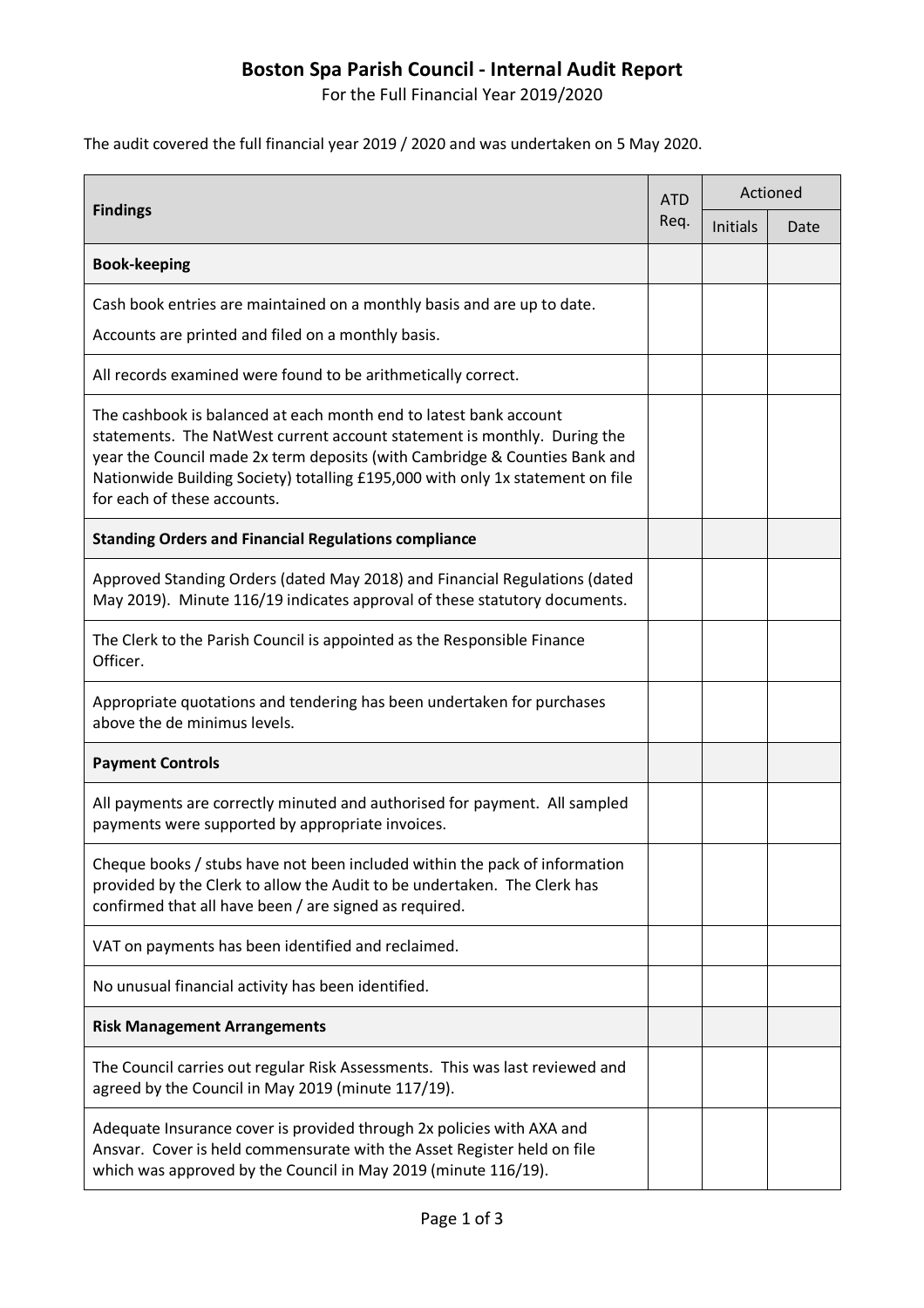## **Boston Spa Parish Council - Internal Audit Report**

For the Full Financial Year 2019/20

| <b>Findings</b>                                                                                                                                                                                                                                                                    | <b>ATD</b><br>Req. | Actioned        |      |
|------------------------------------------------------------------------------------------------------------------------------------------------------------------------------------------------------------------------------------------------------------------------------------|--------------------|-----------------|------|
|                                                                                                                                                                                                                                                                                    |                    | <b>Initials</b> | Date |
| Financial controls are documented and reviewed regularly.                                                                                                                                                                                                                          |                    |                 |      |
| <b>Budgetary Controls</b>                                                                                                                                                                                                                                                          |                    |                 |      |
| The 2019/2020 precept was £51,160. This and the annual budget were agreed<br>in January 2019 (minute 007/19). The Council have prepared and approved a<br>budget for 2020/21 with a revised precept of £52,673 (minute 006/20).                                                    |                    |                 |      |
| Expenditure against budget is recorded on a monthly basis and presented to<br>the Council. Variance against budget is adequately reported.                                                                                                                                         |                    |                 |      |
| <b>Income Controls</b>                                                                                                                                                                                                                                                             |                    |                 |      |
| Income has been correctly recorded and promptly banked. Limited cash is<br>handled.                                                                                                                                                                                                |                    |                 |      |
| The precept recorded agrees with Council Tax authority's notification.                                                                                                                                                                                                             |                    |                 |      |
| <b>Petty Cash</b>                                                                                                                                                                                                                                                                  |                    |                 |      |
| No cash is handled on a day-to-day basis.                                                                                                                                                                                                                                          |                    |                 |      |
| <b>Payroll Controls</b>                                                                                                                                                                                                                                                            |                    |                 |      |
| The Clerks contract of employment and evidence of agreed rates to be paid<br>have been provided. Salary calculations conform to the approved rates of pay.<br>Latest pay review was agreed in February 2020 (minute 052/20).                                                       |                    |                 |      |
| Other payments made to employees are reasonable, supported by receipts<br>and approved by the Council.                                                                                                                                                                             |                    |                 |      |
| PAYE calculations are on file and payments are up to date.                                                                                                                                                                                                                         |                    |                 |      |
| <b>Asset Controls</b>                                                                                                                                                                                                                                                              |                    |                 |      |
| The Council maintains an Asset Register of all material assets. The Register<br>provided is dated May 2019.                                                                                                                                                                        |                    |                 |      |
| Adequate insurance is in place at a level commensurate with the Asset<br>Register.                                                                                                                                                                                                 |                    |                 |      |
| <b>Bank Reconciliation</b>                                                                                                                                                                                                                                                         |                    |                 |      |
| There are adequate and regular bank reconciliations. The reconciliation is<br>carried out to the cash book monthly for the NatWest current account plus 2x<br>deposit accounts (with balances on the deposit accounts at the year-end<br>unchanged from the initial sum invested). |                    |                 |      |